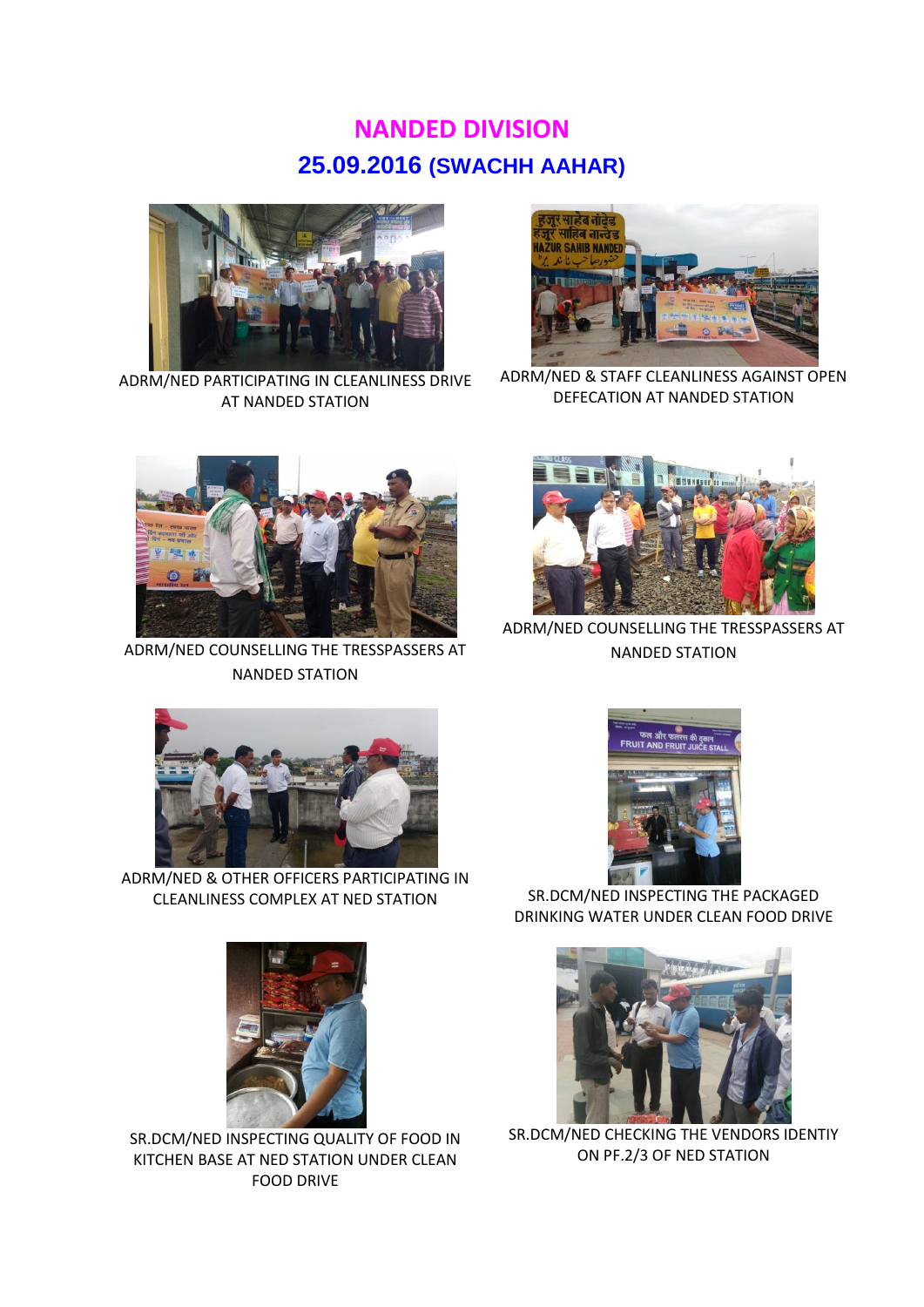

ADMO/PAU ORGANISING CAMPAIGN AGAINST OPEN DEFECATION AT PAU STATION



ADMO/PAU CHECKING HYGIENE CONDITION OF KITCHEN BASE AT PAU CATERING STALL PF.4



ACM/NED INSPECTING CATERING AT PARBHANI **STATION** 



AKOLA STAFF DISPLAYING PLACARDS AGAINST



ADMO/PAU INTERACTING WITH PUBLIC AGAINST OPEN DEFECATION AT PAU STATION



ACM/NED CHEKING QUALITY OF FOOD AT CATERING STALL OF JALNA STATION



ACM/NED INSPECTING PANTRY CAR OF TRAIN No.12715



OPEN DEFECATION AKOLA STAFF DISPLAYING PLACARDS AGAINST OPEN DEFECATION